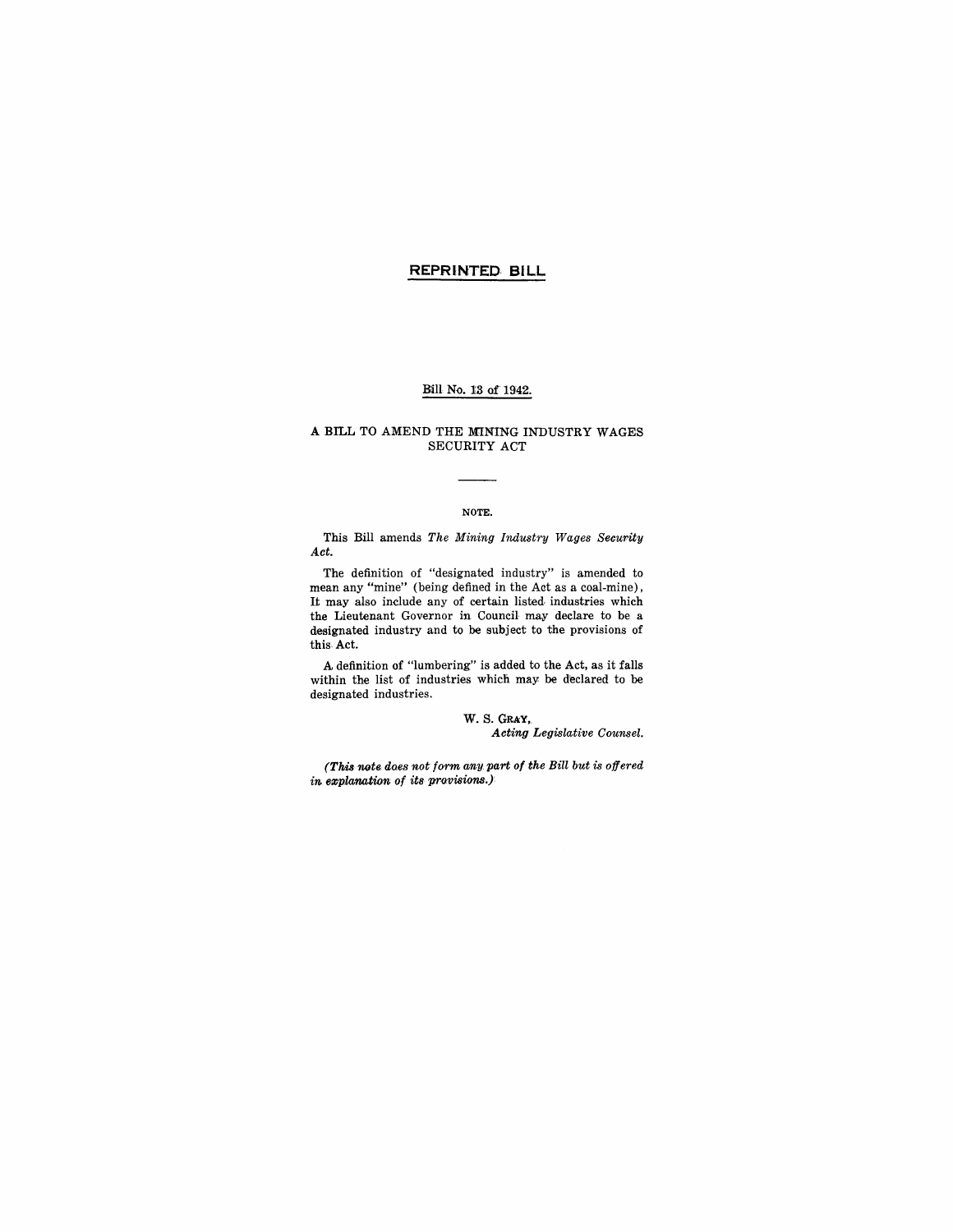### **REPRINTED BILL**

# **BILL**

#### No. 13 of 1942.

#### An Act to amend The Mining Industry Wages Security Act.

#### *(Assented to* ,1942.)

**HIS** MAJESTY, by and with the advice and consent of the Legislative Assembly of the Province of Alberta, enacts as follows:

**1.** This Act may be cited as *"The Mining Industry Wages Security Act Amendment Act, 1942."* 

*2. The Mining Industry Wages Security Act,* being chapter 91 of the Statutes of Alberta, 1938, is hereby amended as to section 2,-

(a) by striking out paragraph (a) thereof and by sub-stituting therefor the following:

- "(a) 'Designated industry' means any mine, and any of the following industries which the Lieutenant Governor in Council may from time to time by Order in Council published in *The Alberta Gazette,* declare to be a designated industry, and to be subject to the pro-visions of this Act, namely:
	- "(i) lumbering;
	- "(ii) quarrying;
	- "(iii) any salt mine or any works operated tar sands at or in the immediate vicinity of the place at which the salt or tar sands is mined, won or gotten;
	- "(iv) any drilling operation which is being carried on for the purpose of searching for natural gas or oil or salt, or for the purpose of obtaining natural gas or oil<br>or salt;";
- (b) by adding immediately after paragraph (b) thereof the following new paragraph:
	- *"(bb)* 'Lumbering' in addition to its ordinary mean- ing includes all operations carried on at saw- mills, box factories, wood working plants, or by logging and railway tie contractors; and 'lumber product' means any part of a log or piece of lumber, and without derogat-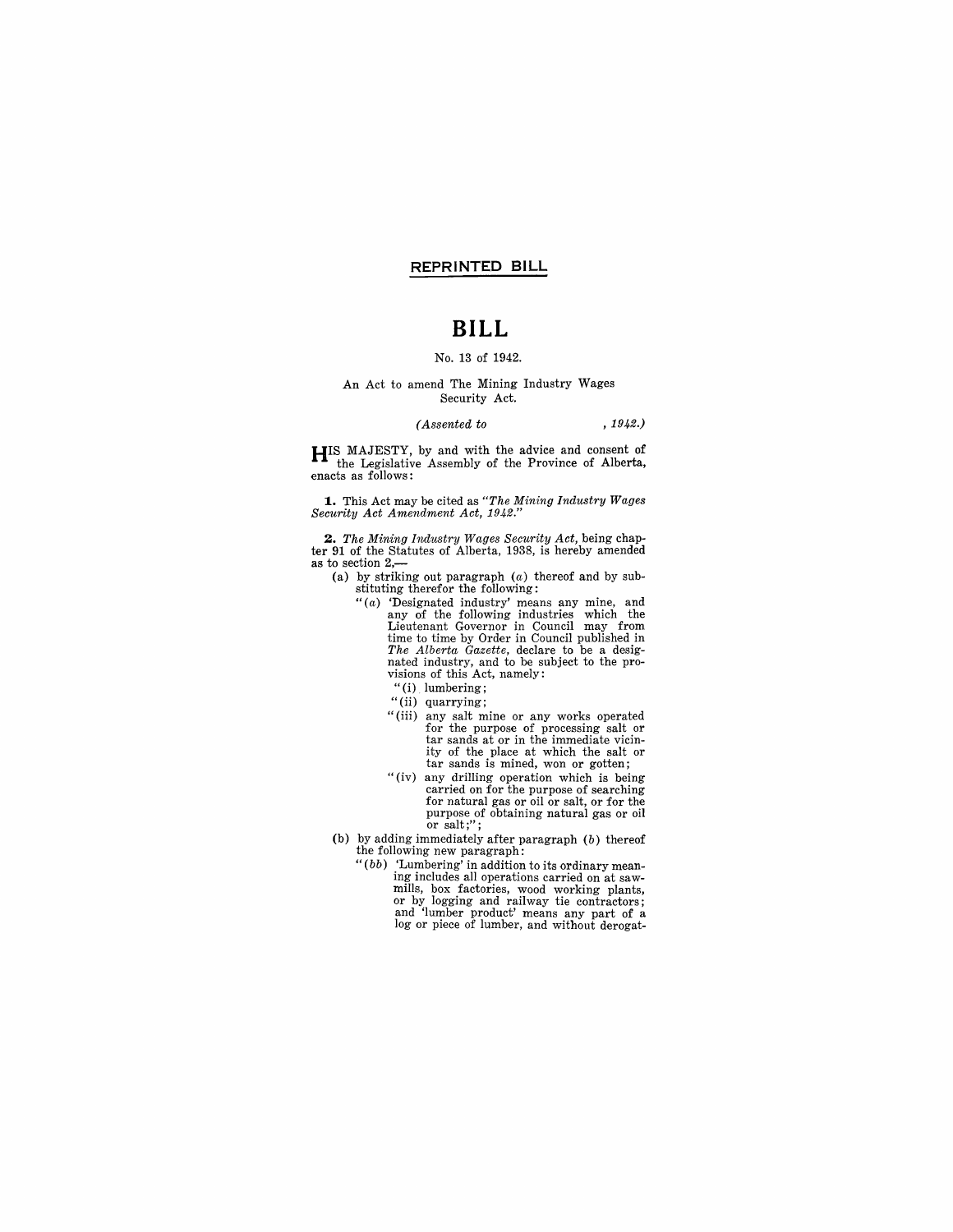ing from the generality of the foregoing, includes any tie, post, beam, plank, board, siding, lath or shingle;".

**3.** This Act shall come into force on the day upon which it is assented to.

2